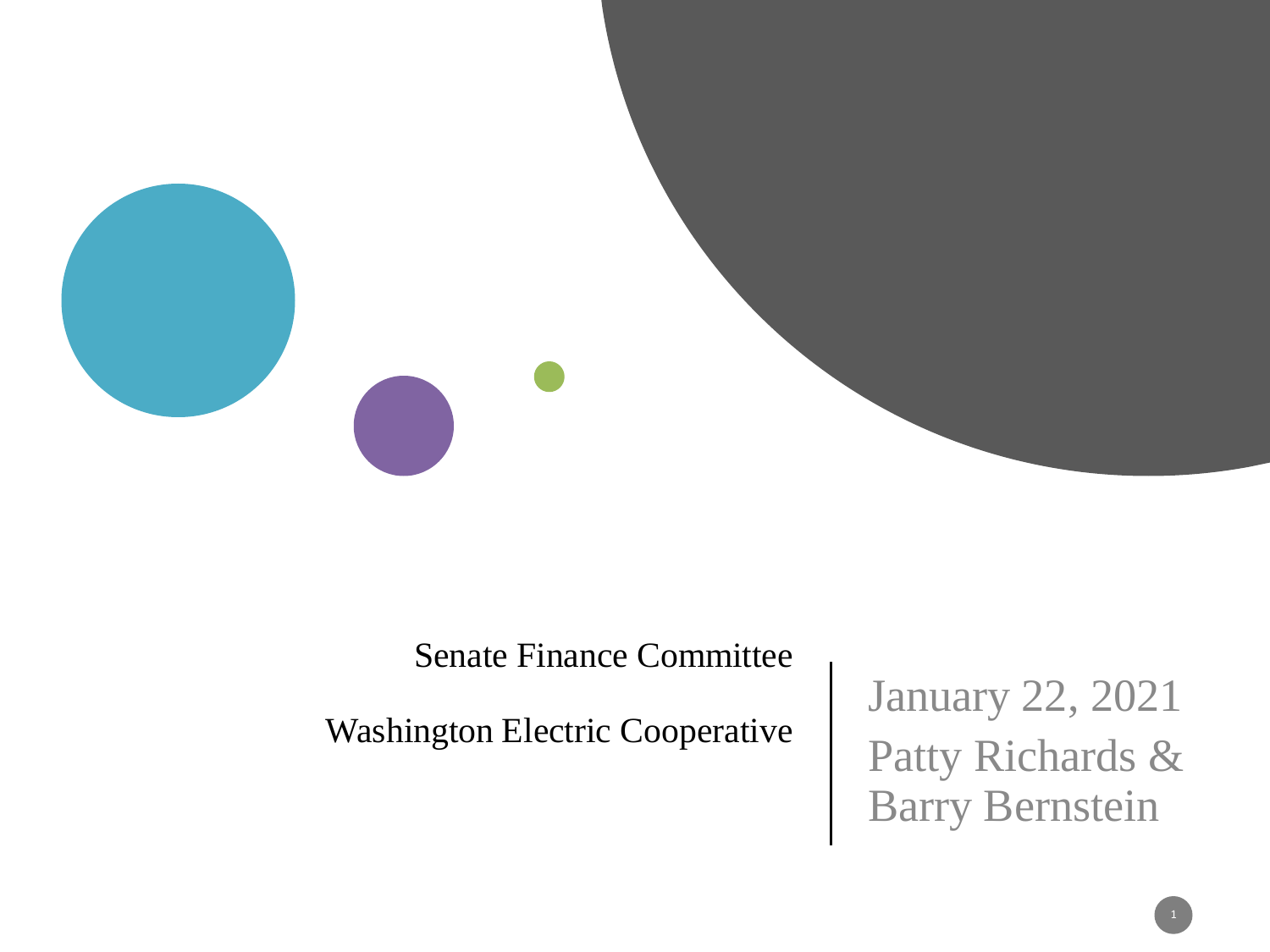### About WEC

- Electric Cooperative Not for Profit
	- Established in 1939
	- Member owned
	- Created by and for those without power
		- investor owned utility would not extend lines to rural landscape
	- 100% renewable sourced power (85 in VT 15% NY hydro)
- Size
	- Peak 16 MW (Winter)
		- State of  $VT \sim 1,000$  MW Peak (Summer)
	- 70,000 MWH Retail Sales Annually
		- 1.3% of State Load
	- 11,700 meters/members
	- 41 towns 4 counties Central Vermont (Washington, Orange, Orleans, Caledonia)
		- 17% of Vermont Towns
	- 96% of our members residential
- Board of Directors
	- Nine Directors
	- Set Policy
	- All Members
	- Annual Meetings

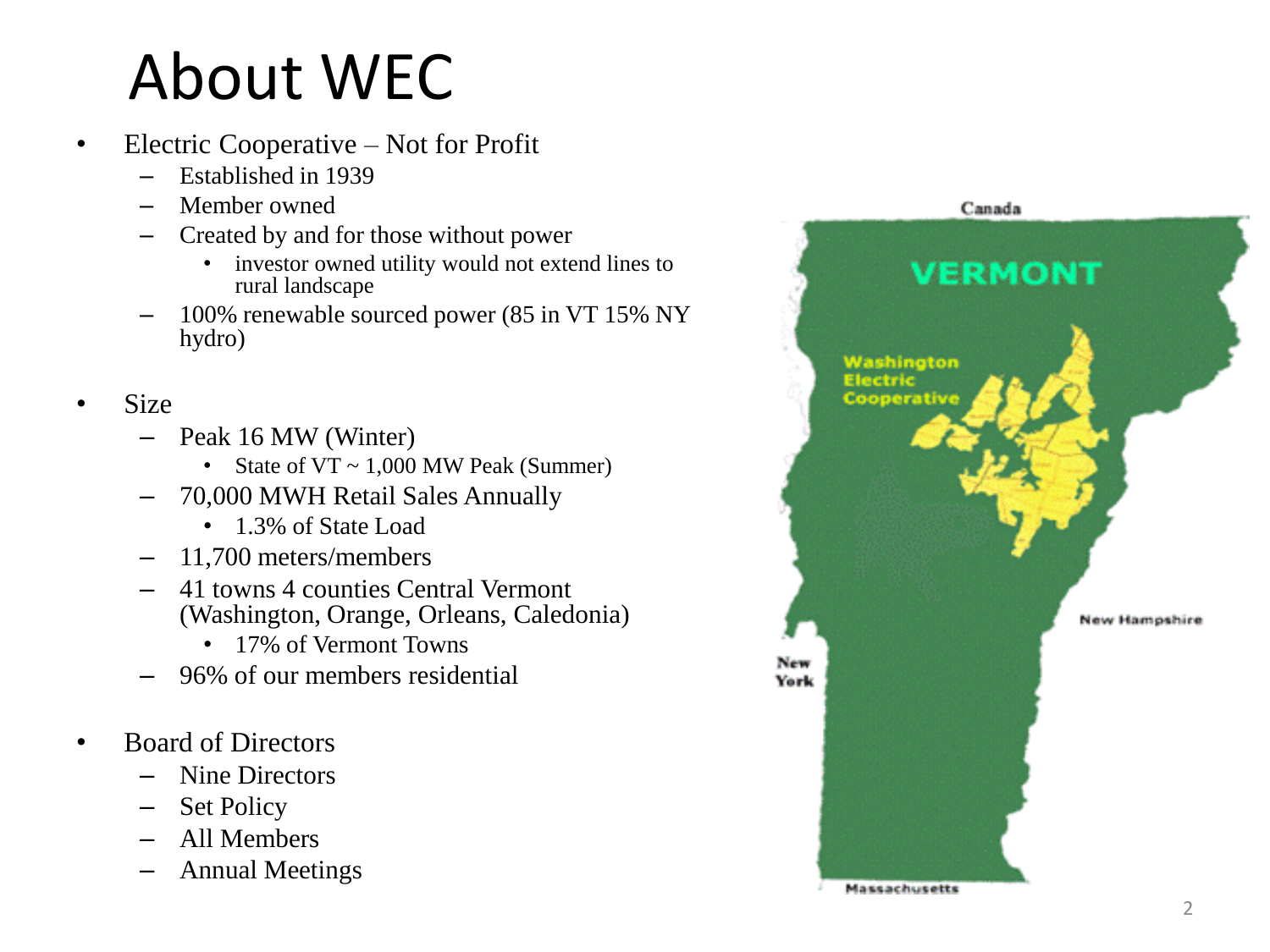## Broadband

- WEC formed 80 years ago
	- pursuit of electricity for all unserved
- Today's Broadband effort analogous
	- Broadband for all today is just like electricity was 80 years ago
- 75% of WEC members under (<25/3 Mbps) or unserved (< 4/1 Mbps)
	- 8,335 members out of 11,700 meters
- 947 miles of line needed
- \$23M backbone & middle mile ("highway and state road")
- WEC Seeks Tax Exemption (Tax estimate \$500K)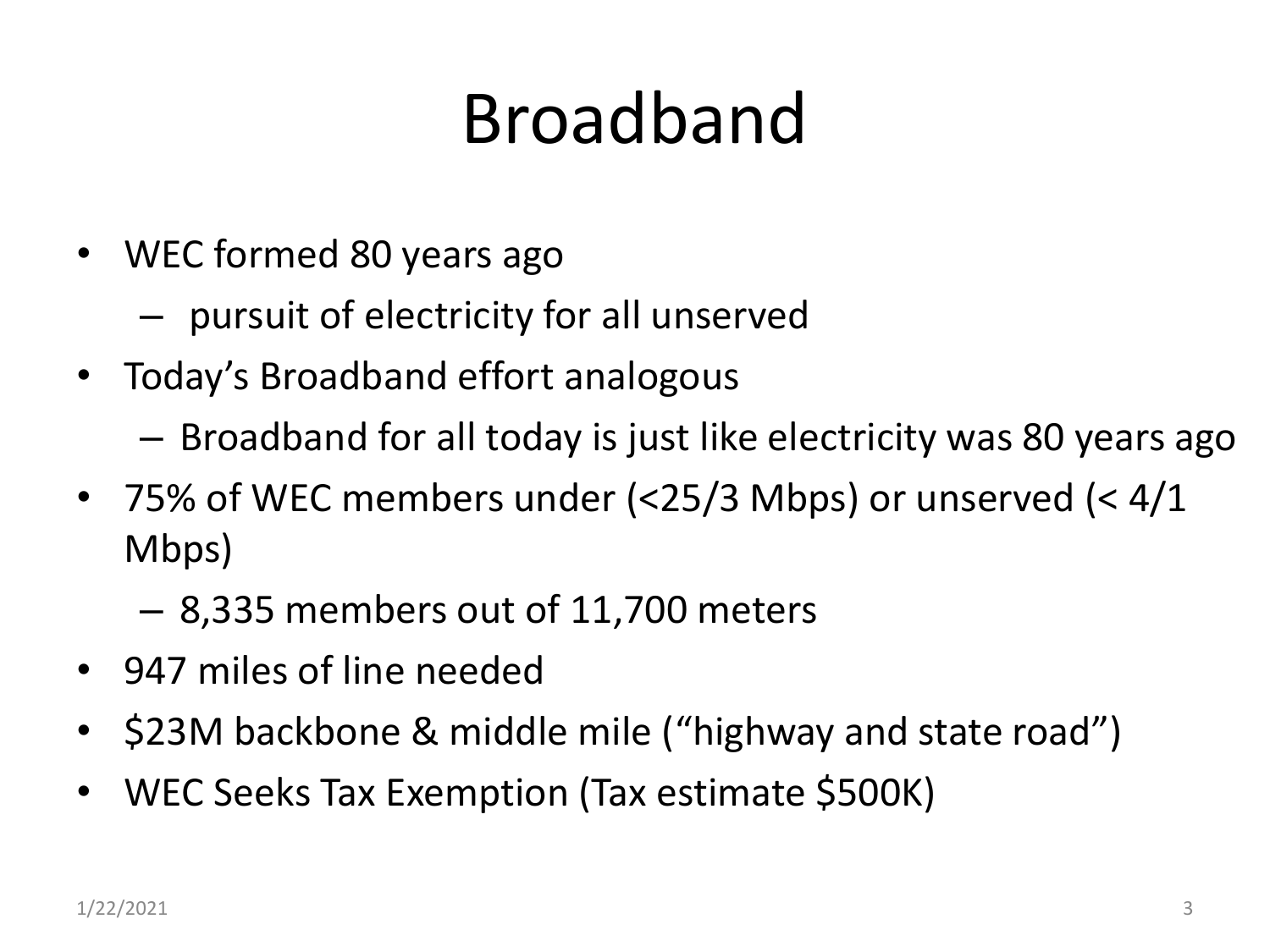### Other Services from Highspeed Internet

| <b>Factors Driving</b><br><b>Broadband Backbone</b>                  | <b>Description</b>                                                                                                                                   |
|----------------------------------------------------------------------|------------------------------------------------------------------------------------------------------------------------------------------------------|
| <b>Proliferation of Smart Grid</b>                                   | Backhaul communications necessary to support the data                                                                                                |
| <b>Cyber Security Needs</b>                                          | Older technologies do not have the encryptions and firewalls necessary to<br>protect data in transit over lines                                      |
| <b>Additional Data Usage</b>                                         | New applications, particularly video-enabled monitoring, require high<br>bandwidths to leverage them to their full potential                         |
| <b>Latency Requirements</b>                                          | Technologies with automated response systems require low-latency<br>systems to respond to signals quickly enough to make actionable decisions        |
| <b>Improved Distribution Reliability</b>                             | Real-time monitoring of critical equipment can identify failures before they<br>occur, allowing for replacement and circumventing a potential outage |
| <b>Availability of Current</b><br><b>Telecommunications Services</b> | Third-party carriers and providers are discontinuing older technologies as<br>they transition to digital networks                                    |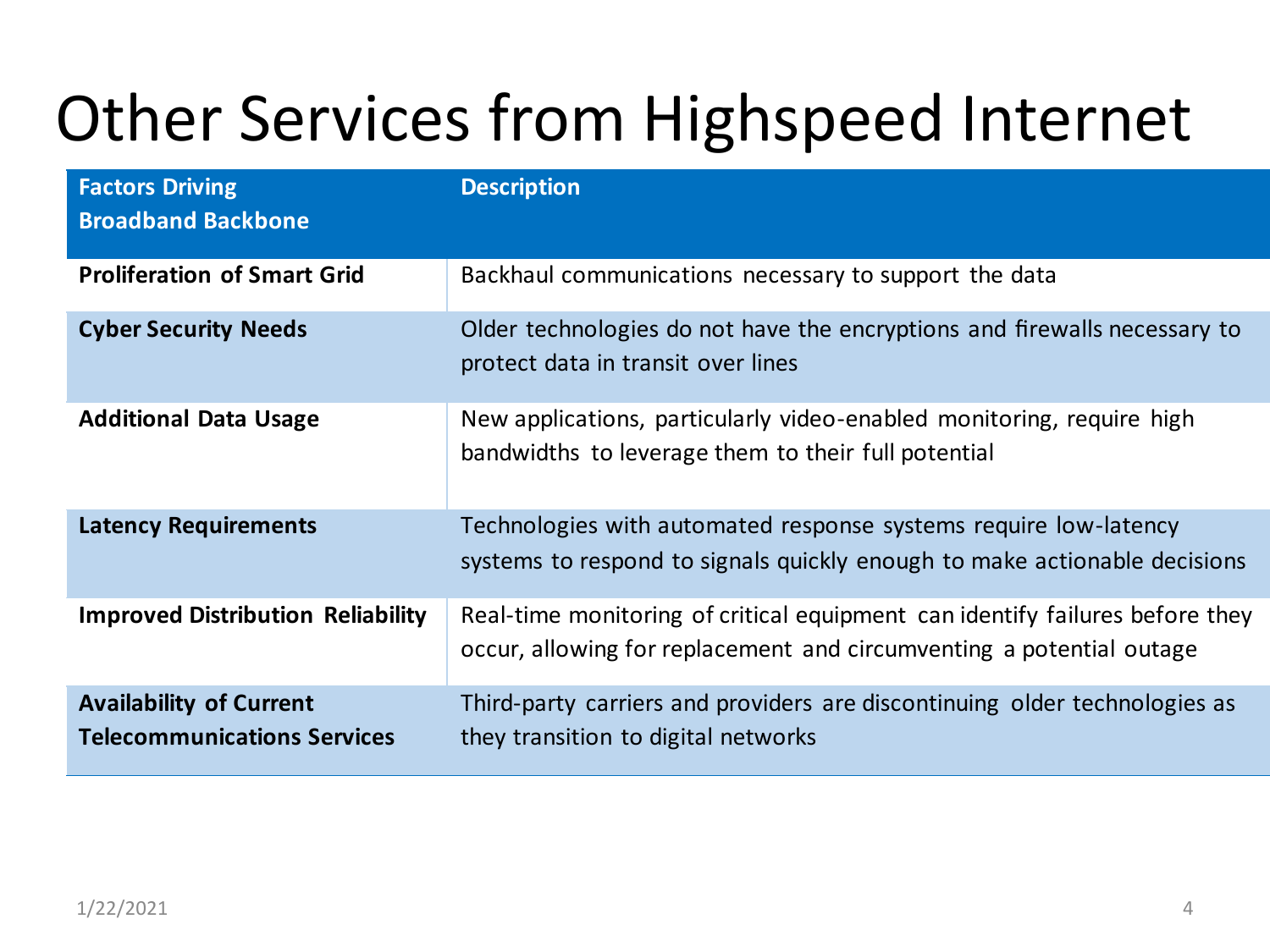#### Potential Fees Used in WEC analysis

| <b>Service</b>                            | <b>FTTH</b> | Rate    | <b>Mix</b>   |
|-------------------------------------------|-------------|---------|--------------|
| Fast                                      | 100/100Mbps | \$69.95 | 80%          |
| Gigabit                                   | $1/1$ Gbps  | \$89.95 | 20%          |
| Voice                                     |             | \$29.95 | 40% of subs  |
| Managed Wi-<br>Fi/Modem                   |             | \$0     | 100% of subs |
| <b>Average Revenue Per</b><br><b>User</b> |             | \$85.93 |              |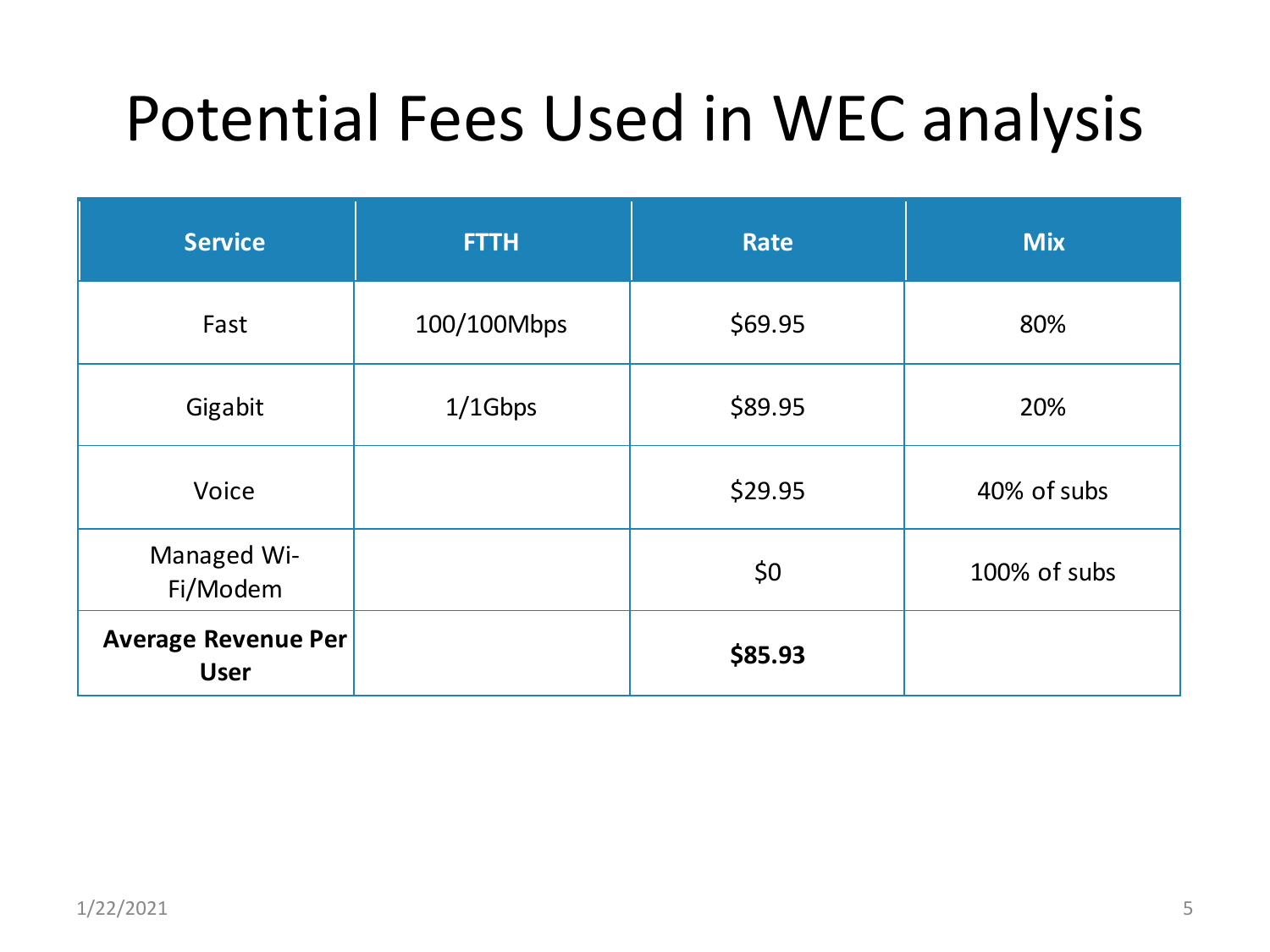#### Partner with Internet Service Providers

- WEC funds backbone and middle mile distribution lines ("highway" and "state roads")
- ISP provider(s) funds the drop fiber, network equipment ("local road")
	- CUDs (CV Fiber, EC Fiber, Valley Net, etc)
- ISP provider(s) serves as the broadband operator and owns corresponding operations
	- Billing, customer questions, etc
- ISP(s) pays WEC a fiber lease.
- Tax estimate \$500K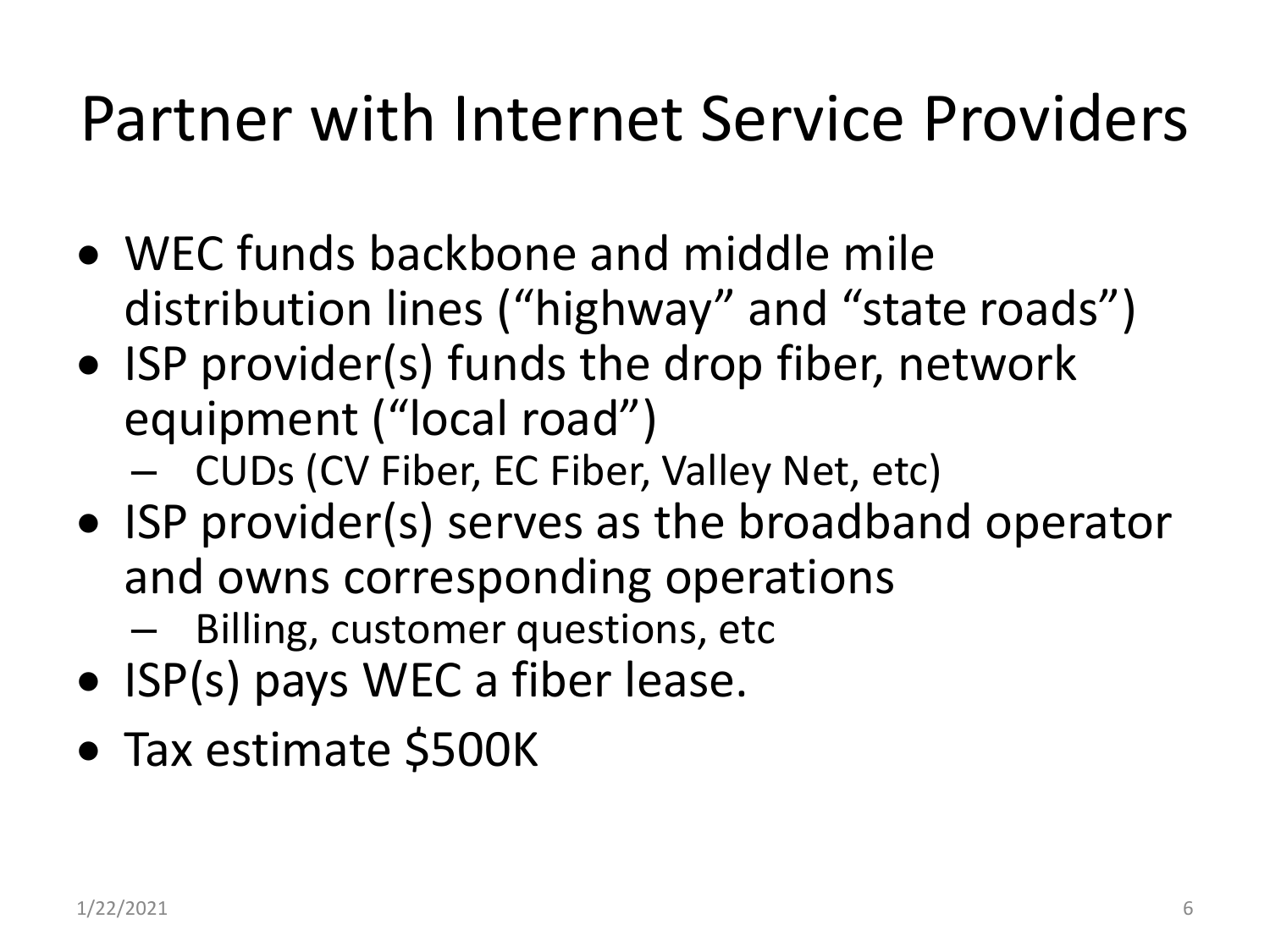# Tax Relief

- WEC non-profit
- Targeting a lease rate that will cover:
	- Debt service of the loan to build the network
	- Operation and Maintenance
	- Other expenses
- CUDs not Required to Pay Municipal Property Tax
- Added tax expense to WEC will increase lease rate to ISPs
- If lease cost too high
	- Limit CUD roll out potential
	- Cause electric rates to increase
	- Trying to minimize lease rate to make broadband affordable and avoid rate increase to electric consumers
	- Universal deployment would likely be slowed in under (un) served areas
- WEC seeks exemption for non-profits from property tax for new fiber in under(un)served areas of VT